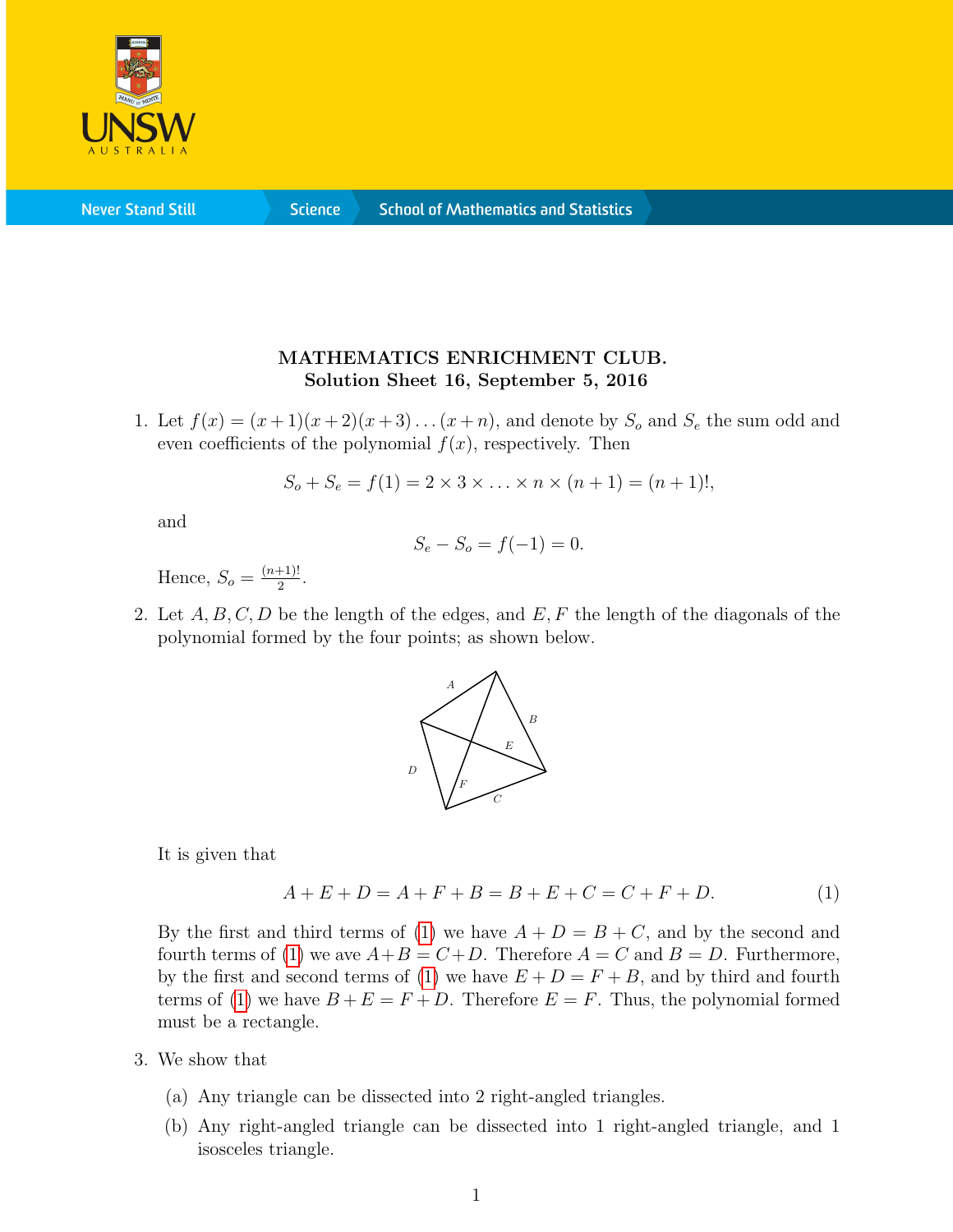(c) Any right-angled triangle can be dissected into 2 isosceles triangle.

Then given any triangle, we can apply the above three dissecting operation, to form any  $n \geq 4$  isosceles triangles we wish. The following diagrams illustrates the listed constructions



4. Place 4 black and 4 white dots on the corners of a cube, such that for any black dots the three adjacent corners are white dots, and visa versa for the white dots; as shown below.



If the black dots represent the number 1, and the white dots represents the number 0. Then at each step, all black dots turn into white dots, and all white dots turn into black dots. Hence, after ten steps, the positions of the black and white dots are the same as the initial configuration, but they are not all equal initially.

- 5. If we set the left turns as  $-90°$  rotations, then the right turns are 90° rotations. Since the car is not allow to pass through any place twice, in order for the car to return to its initial location, it must have rotated a net total of 360◦ or −360◦ . Hence it has made either 104 or 96 right turns.
- 6. We first show that the three hands coincide only at 12 : 00 or 24 : 00. Suppose this occurs again. Consider the angular distance  $\theta$  covered by the hour hand where  $0^{\circ} < \theta < 360^{\circ}$ . The angular distance covered by the minute hand is  $360^{\circ}n + \theta$ , where n is the number of revolutions it has made. Since the minute hand moves at 12 times the speed of the hour hand,  $360°n + \theta = 12\theta$ , so that  $\theta = 360°\frac{n}{11}$ . The angular distance covered by the second hand is  $360°m + \theta$ , where m is the number of revolutions it has made. Since the second hand moves at 720 times the speed of the hour hand,  $360°m + \theta = 720\theta$ , so that  $\theta = 360° \frac{m}{719}$ . From  $\frac{n}{11} = \frac{m}{719}$ , n must be a multiple of 11 and  $m$  a multiple of 719 as 11 and 719 are relatively prime. However, this contradicts  $0^{\circ} < \theta < 360^{\circ}$ . This justifies the Steve's claim. If there are two indistinguishable times within a twelve-hour period, shift the times so that one of them is at 12 : 00 or 24 : 00 and the other not. However, since one set of hands coincide, so must the other, and we have already proved that this is not possible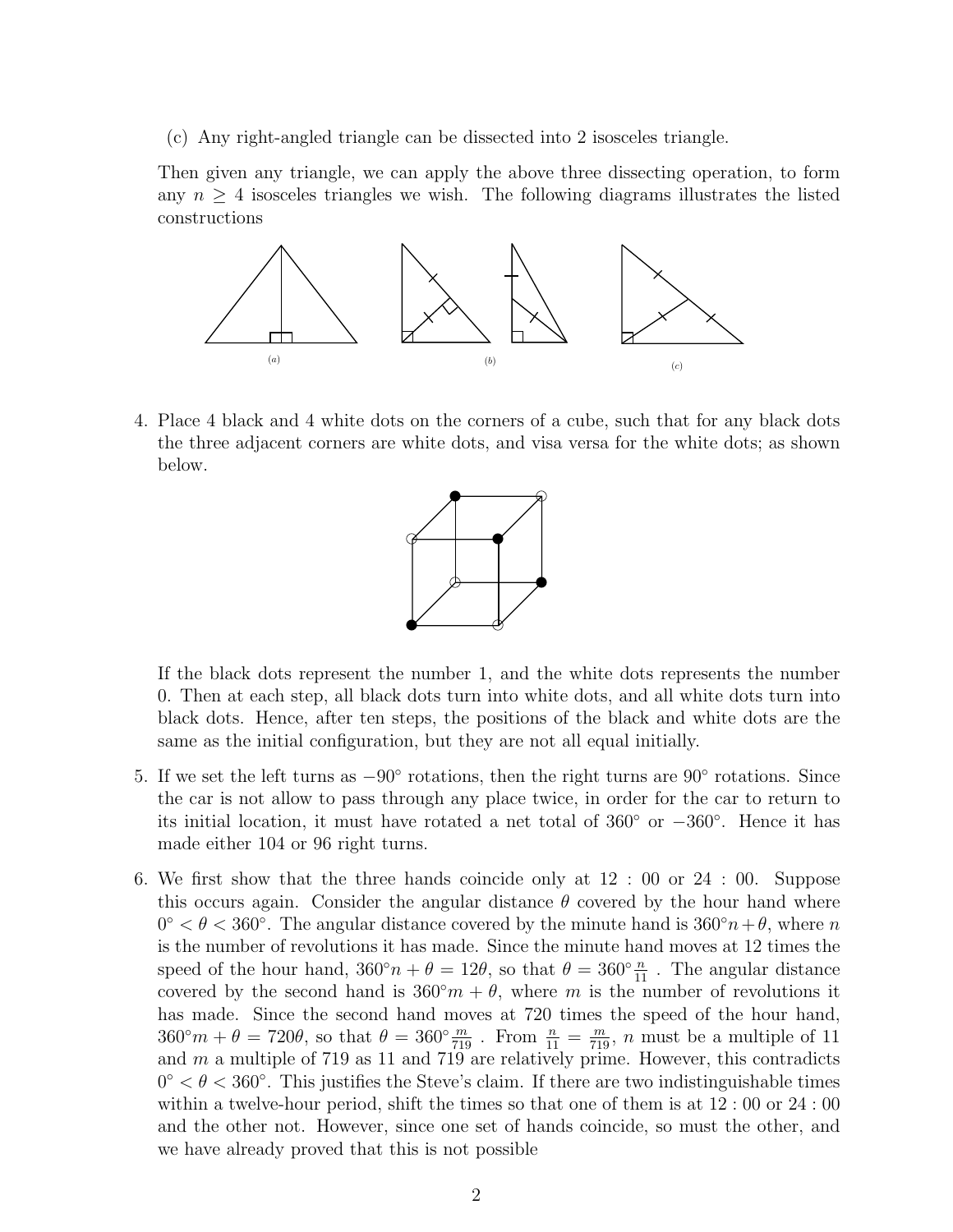## Senior Questions

1. By similar triangles it is easy to see that the typical point on the long diagonal of the cube has coordinates  $(x, y, z) = (20t, 18t, 15t)$  with  $0 \le t \le 1$ . We can evaluate the number of unit cubes the diagonal line from  $(0, 0, 0)$  to  $(20, 18, 15)$  passes through, by considering the number of times the line intersects with the  $xy$ ,  $xz$  and  $yz$  faces of each unit cube.

Let A, B, C represent the event of the line passing through the  $xy$ ,  $xz$ ,  $yz$  face of any unit cube, respectively. Then the number of times the line passes through the  $xy$  face of the unit cubes is  $|A| = 15$ , because this happens exactly when the *z*-coordinate of  $(20t, 18t, 15t)$  is an integer, which occurs 15 times for  $0 \le t < 1$ . Similarly,  $|B| = 18$ and  $|C| = 20$ .

However, we can not just add |A|, |B| and |C| to obtain the number of unit cubes the long diagonal passes through, because we would of double counted the event of this line passing thought the edge of the unit cubes; i.e one such event is  $A \cap B$  which represents the line passing through the edge of the cubes parallel to the  $x$ -axis. We have  $|A \cap B| = 3$ , since  $A \cap B$  occurs when both the y and z coordinates of  $(20t, 18t, 15t)$  is an integer for  $0 \le t < 1$ ; that is, the number of common factors in 18 and 15. Similarly,  $|A \cap C| = 2$  and  $|B \cap C| = 5$ .

Finally, we must also take into consideration of the corner of the unit cubes;  $|A \cap B \cap$  $C = 1$ . Therefore, we have

$$
|A \cup B \cup C| = |A| + |B| + |C| - |A \cap B| - |A \cap C| - |B \cap C| + |A \cap B \cap C| = 44.
$$

The above formula is the well-know inclusion-exclusion principle [https://en.wikipedi](https://en.wikipedia.org/wiki/Inclusion%E2%80%93exclusion_principle)a. [org/wiki/Inclusion%E2%80%93exclusion\\_principle](https://en.wikipedia.org/wiki/Inclusion%E2%80%93exclusion_principle).

- 2. A collection of 2016 numbers consists of one zero and 2015 ones.
	- (a) No, the average of the 2016 numbers does not change under the given operation. Hence, if all the numbers are equal, then they must all equal to the average of the initial set, which is  $\frac{2015}{2016}$ . Note that this process can only generate numbers of the form  $\frac{n}{2^a}$ , for some integers a and n. Since  $2^{10} < 2016 < 2^{11}$ , we can not possibly obtain  $\frac{2015}{2016}$ .
	- (b) Yes
- 3. Let the parabolas be  $y_i = x^2 + a_i x + b_i$ ,  $1 \le i \le 4$ . Now  $y_i$  and  $y_j$  intersect if and only if  $a_i \neq aj$  (otherwise parabolas  $y_i$  and  $y_j$  are identical). Moreover,  $y_i$  and  $y_j$  intersect at exactly one point with  $x = \frac{b_i - b_j}{a_i - a_j}$  $\frac{a_i - b_j}{a_j - a_i}$ . Since we have only four points of intersection, we must have two distinct values of  $a_i$ , each appearing twice. Hence we may assume that  $a_2 = a_1$  and  $a_4 = a_3$ . By symmetry, we may assume that  $b_1 < b_2$ ,  $b_3 < b_4$  and  $a_1 < a_3$ . This means that  $y_1$  is below  $y_2$ ,  $y_3$  is below  $y_4$  and the common axis of  $y_1$  and  $y_2$  is to the right of the common axis of  $y_3$  and  $y_4$ . It follows that the rightmost point of intersection is that of  $y_2$  with  $y_3$  while the leftmost point of intersection is that of  $y_1$ with  $y_4$ . The sum of their x-coordinates is

$$
\frac{b_1 - b_4}{a_3 - a_1} + \frac{b_2 - b_3}{a_3 - a_1} = \frac{b_1 + b_2 - b_3 - b_4}{a_3 - a_1}.
$$